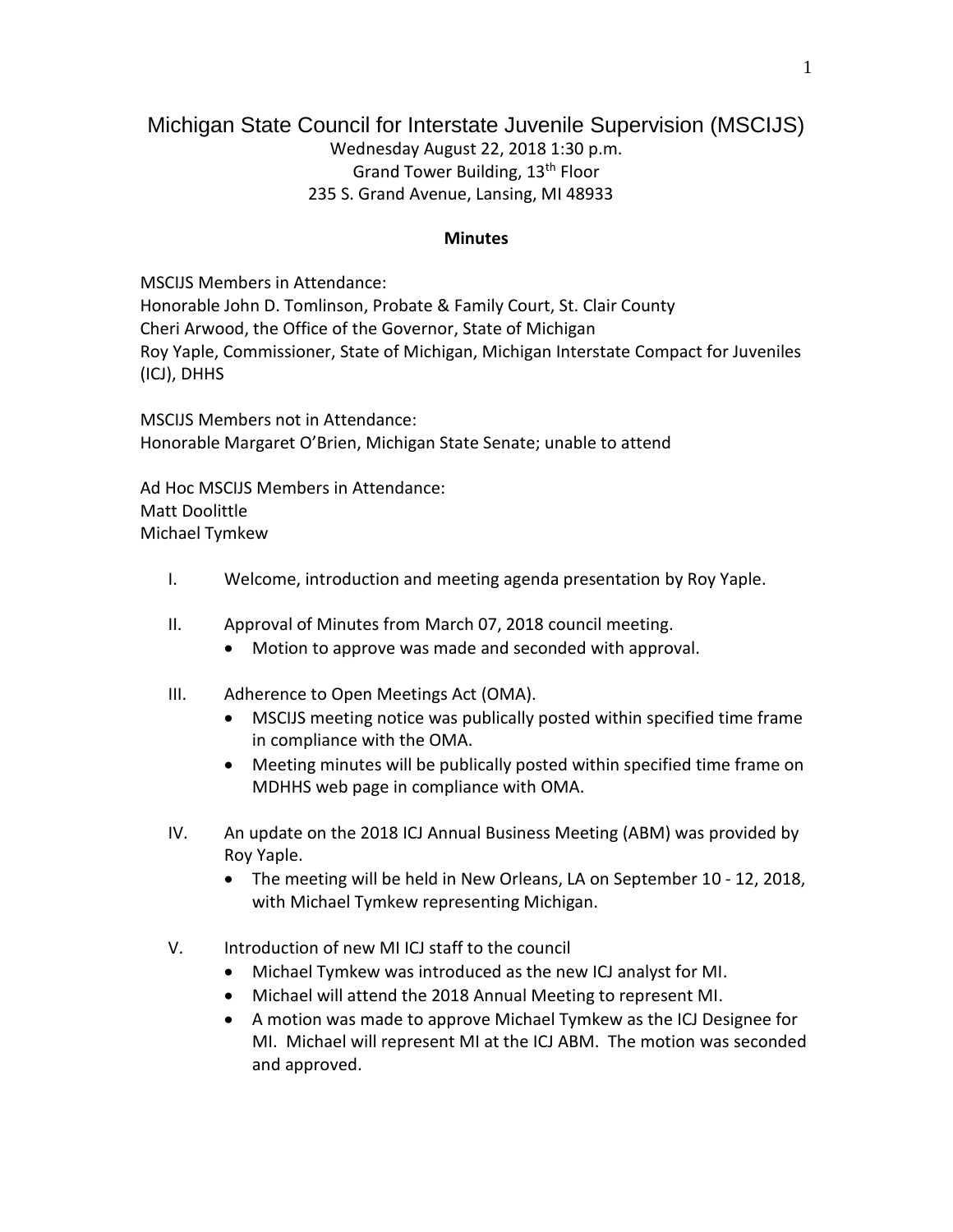- VI. Council update by Roy Yaple.
	- ICJ staff continue to search for a Council member to fill the Victim Advocate position.
- VII. Presentation of the ICJ Audit Update by Roy Yaple standing agenda item in response to 2017 OAG Audit Report.
	- MI ICJ staff have continued to participate in quarterly meetings to monitor progress towards the corrective action plan established in response to the 2017 OAG Audit.
	- Monitoring of case visits by MI ICJ workers has shown that nearly 90% of visits required by MDHHS policy are occurring.
	- Home evaluation statistics show that 93.5% of ICJ home evaluations performed between January 2017 and June 2018 were completed within the 45 calendar day timeliness criteria.
	- Documentation of training and technical assistance for courts was provided.
- VIII. Presentation of FY 2018 YTD ICJ Training Summary by Roy Yaple.
	- Training has occurred and continues to be scheduled for ICJ processes.
	- Large trainings have also occurred, with multiple staff involved.
	- MI ICJ teamed with other state ICJ staff to provide training in four of 11 National ICJ training sessions.
	- MI ICJ has held 26 training events in FY 18 to date. Most of these involve training of new ICJ staff in the field. Two large group training were also provided for MDHHS and court staff.
- IX. Presentation of ICJ Rule Proposal Guide for 2018 2019 Rules Cycle by Roy Yaple.
	- National ICJ has issued a Rule Proposal Guide for 2018-2019.
	- The guide goes over the proposal process and highlights the rules process overall. The rules will be the subject of voting at the 2019 ICJ ABM.
- X. Presentation of ICJ Bench Card: Return of Runaways, Probation/Parole Absconders, Escapees, & Accused Delinquents by Roy Yaple.
	- The bench card was developed by National ICJ as a reference guide for ICJ compliance for courts regarding returns.
	- It highlights the return process and how to comply with applicable ICJ rules.
	- The bench card is available on the National ICJ website.